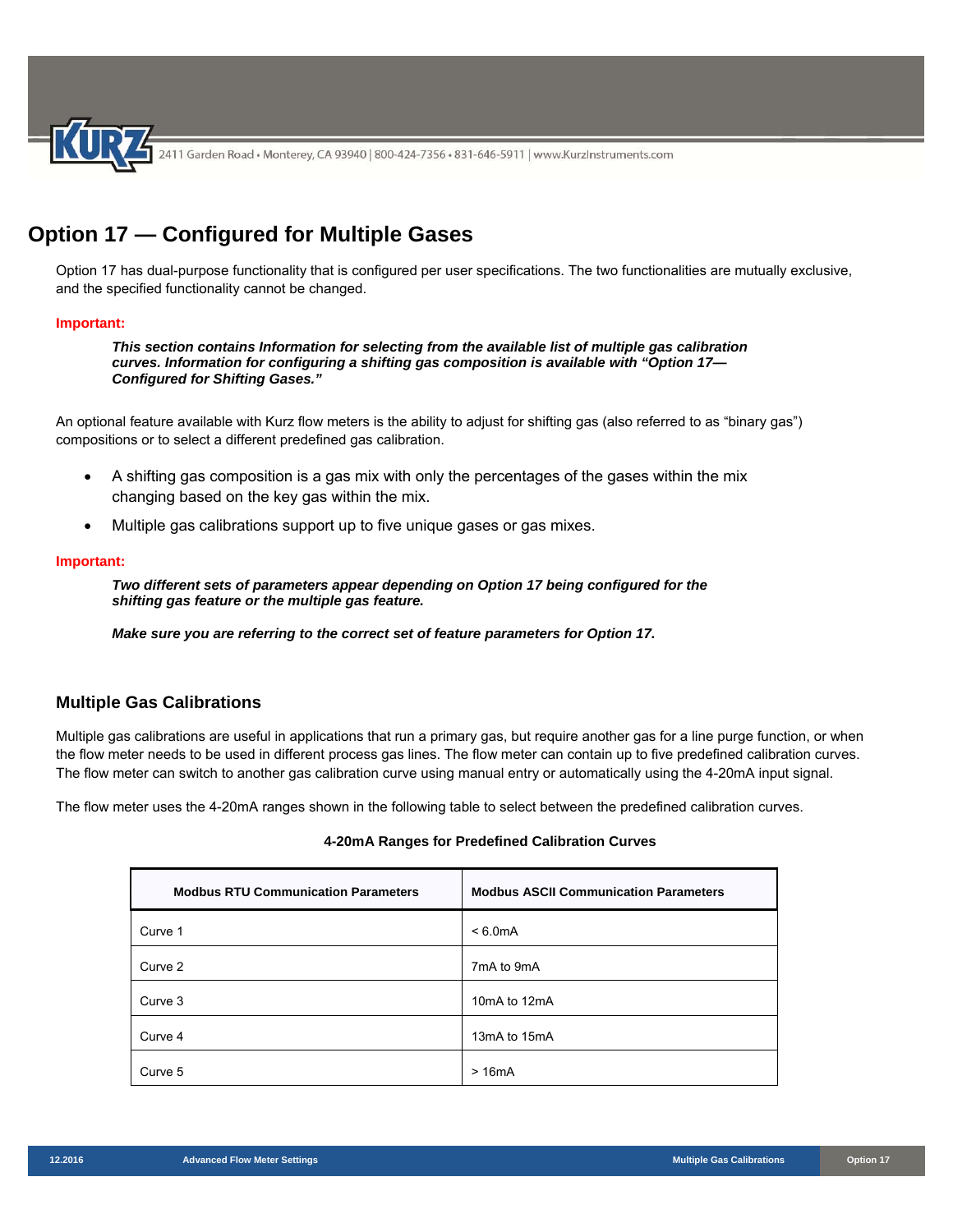The gas calibration can be changed two ways:

- Manually by selecting a predefined alternate gas calibration.
- Automatically changing the gas calibration through the 4-20mA external input signal read by the flow meter.

### **Changing to Another Gas Curve Manually**

#### **Changing to another calibration curve using Manual mode:**

- **1.** Press **P**.
- **2.** Enter the Advanced Access password, and then press **E**.
- **3.** Press **2** to invoke the Quick Jump option.
- **4.** Press **17** for the Calibration Curve Selection menu, and then press **E**.

The prompt for configuring the source of the gas calibration curve appears.

CURVE SEL MODE >MANUAL ^v

**5.** Use the arrow keys to select **MANUAL**, and then press **E**.

The prompt for the first gas curve appears.

```
SELECT CAL CURVE 
>50CH4+40CO2+ ^v
```
Each curve can be a single gas or a gas mix. For gas mixes, the entire gas mix name might extend beyond the available character spaces in the display. Refer to your calibration data sheet for complete information.

\_\_\_\_\_\_\_\_\_\_\_\_\_\_\_\_\_\_\_\_\_\_\_\_\_\_\_\_\_\_\_\_\_\_\_\_\_\_\_\_\_\_\_\_\_\_\_\_\_\_\_\_\_\_\_\_\_\_\_\_\_\_\_\_\_\_\_\_\_\_\_\_\_\_\_

\_\_\_\_\_\_\_\_\_\_\_\_\_\_\_\_\_\_\_\_\_\_\_\_\_\_\_\_\_\_\_\_\_\_\_\_\_\_\_\_\_\_\_\_\_\_\_\_\_\_\_\_\_\_\_\_\_\_\_\_\_\_\_\_\_\_\_\_\_\_\_\_\_\_\_

\_\_\_\_\_\_\_\_\_\_\_\_\_\_\_\_\_\_\_\_\_\_\_\_\_\_\_\_\_\_\_\_\_\_\_\_\_\_\_\_\_\_\_\_\_\_\_\_\_\_\_\_\_\_\_\_\_\_\_\_\_\_\_\_\_\_\_\_\_\_\_\_\_\_\_

\_\_\_\_\_\_\_\_\_\_\_\_\_\_\_\_\_\_\_\_\_\_\_\_\_\_\_\_\_\_\_\_\_\_\_\_\_\_\_\_\_\_\_\_\_\_\_\_\_\_\_\_\_\_\_\_\_\_\_\_\_\_\_\_\_\_\_\_\_\_\_\_\_\_\_

\_\_\_\_\_\_\_\_\_\_\_\_\_\_\_\_\_\_\_\_\_\_\_\_\_\_\_\_\_\_\_\_\_\_\_\_\_\_\_\_\_\_\_\_\_\_\_\_\_\_\_\_\_\_\_\_\_\_\_\_\_\_\_\_\_\_\_\_\_\_\_\_\_\_\_

\_\_\_\_\_\_\_\_\_\_\_\_\_\_\_\_\_\_\_\_\_\_\_\_\_\_\_\_\_\_\_\_\_\_\_\_\_\_\_\_\_\_\_\_\_\_\_\_\_\_\_\_\_\_\_\_\_\_\_\_\_\_\_\_\_\_\_\_\_\_\_\_\_\_\_

- **6.** Press the **up** or **down** arrow to scroll through the list of available gas curves.
- **7.** Press **E** to select a specific gas curve.

MOLWT 28.997 KG/M3= 1.157254

The molecular weight and calculated density of the gas mix appears.

**8.** Press **E** to return to the main menu.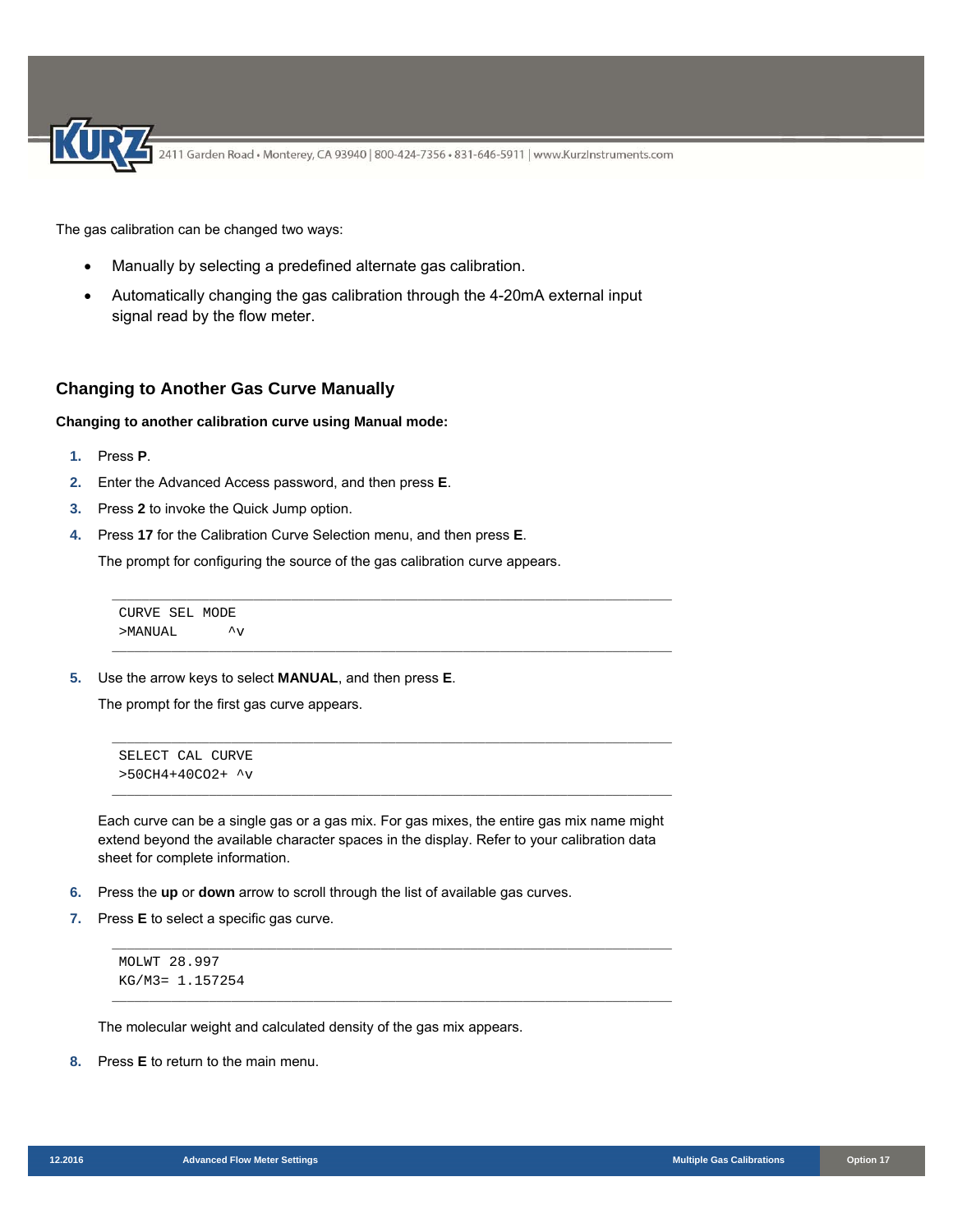## **Changing to Another Gas Curve Automatically Through the External Input**

Before setting up Option 17 for the external input, you must define **Option 20** to use **CAL DATA SW** as the external input.

### **To access the External Input Setup option in Program mode:**

- **1.** Press **P**.
- **2.** Enter the Advanced Access password, and then press **E**.
- **3.** Press **2** to invoke the Quick Jump option.
- **4.** Press **20** for the External Input Usage menu, and then press **E**.
- **5.** Select **CAL DATA SW**.

The prompt returns to the main menu.

### **Changing to another calibration curve using Automatic mode from an external input:**

- **1.** Press **P**.
- **2.** Enter the Advanced Access password, and then press **E**.
- **3.** Press **2** to invoke the Quick Jump option.
- **4.** Press **17** for the Calibration Curve Selection menu, and then press **E**.

The prompt for configuring the source of the gas calibration curve appears.

\_\_\_\_\_\_\_\_\_\_\_\_\_\_\_\_\_\_\_\_\_\_\_\_\_\_\_\_\_\_\_\_\_\_\_\_\_\_\_\_\_\_\_\_\_\_\_\_\_\_\_\_\_\_\_\_\_\_\_\_\_\_\_\_\_\_\_\_\_\_\_\_\_\_\_

\_\_\_\_\_\_\_\_\_\_\_\_\_\_\_\_\_\_\_\_\_\_\_\_\_\_\_\_\_\_\_\_\_\_\_\_\_\_\_\_\_\_\_\_\_\_\_\_\_\_\_\_\_\_\_\_\_\_\_\_\_\_\_\_\_\_\_\_\_\_\_\_\_\_\_

\_\_\_\_\_\_\_\_\_\_\_\_\_\_\_\_\_\_\_\_\_\_\_\_\_\_\_\_\_\_\_\_\_\_\_\_\_\_\_\_\_\_\_\_\_\_\_\_\_\_\_\_\_\_\_\_\_\_\_\_\_\_\_\_\_\_\_\_\_\_\_\_\_\_\_

\_\_\_\_\_\_\_\_\_\_\_\_\_\_\_\_\_\_\_\_\_\_\_\_\_\_\_\_\_\_\_\_\_\_\_\_\_\_\_\_\_\_\_\_\_\_\_\_\_\_\_\_\_\_\_\_\_\_\_\_\_\_\_\_\_\_\_\_\_\_\_\_\_\_\_

```
CURVE SEL MODE 
>EXT INPUT LEV^v
```
**5.** Use the arrow keys to select **EXT INPUT LEV**, and then press **E**.

The molecular weight and calculated density of the active gas curve appears.

MOLWT 28.997 KG/M3= 1.157254

#### **6.** Press **E** to return to the main menu.